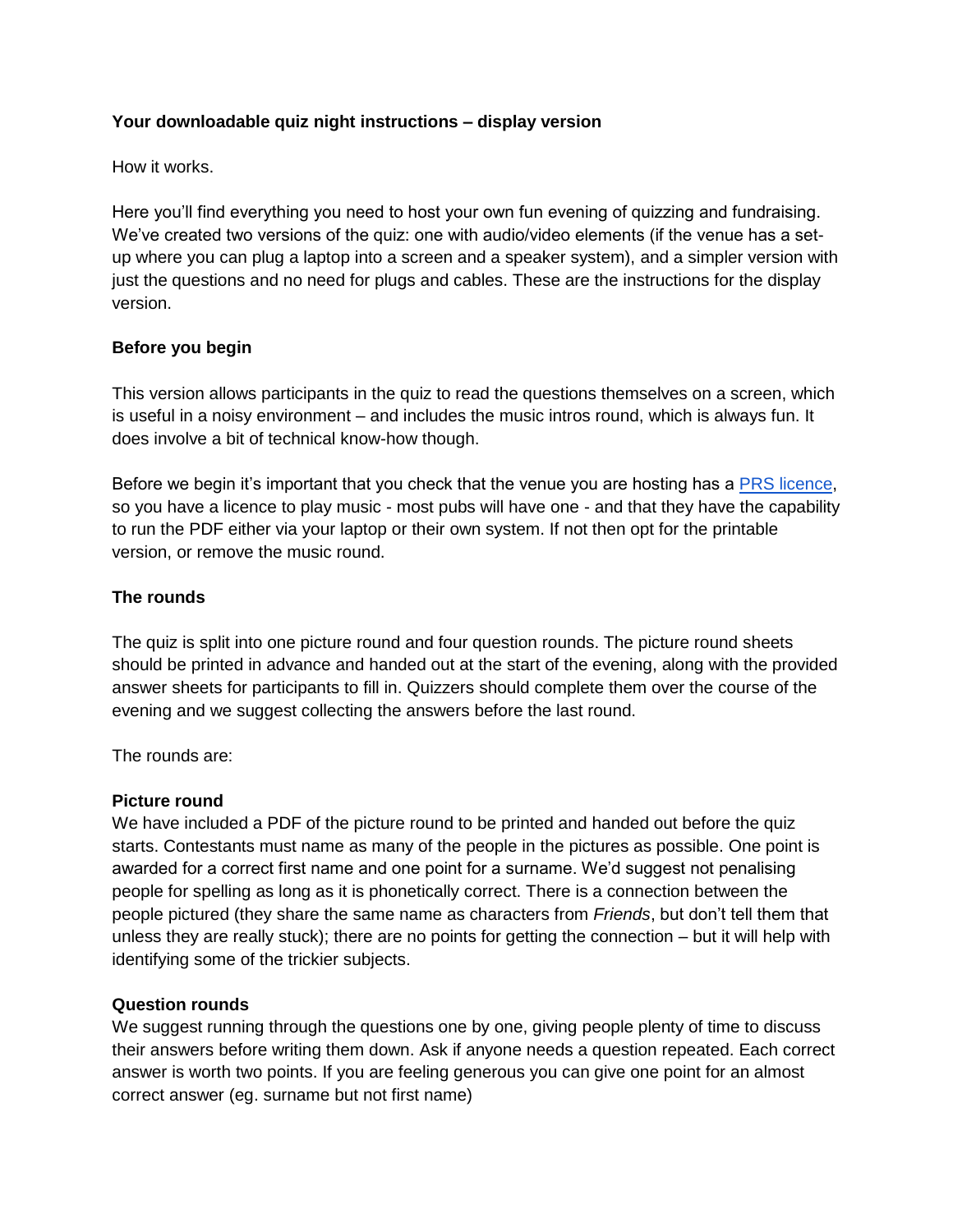### **Question round 1:** General knowledge

Ten general knowledge questions to be read out by the quizmaster. Two points per correct answer, so this round is worth a total of 20 points.

### **Round 2:** Geography

10 questions about geography to be read out by the quizmaster. Two points per correct answer, so this round is worth a total of 20 points.

### **Round 3:** Music round

In the music round the quizmaster clicks through the presentation, which will play the first 8-12 seconds of 10 songs. Quizzers must name the song and the artist for a point each. There are 10 songs, so this round is worth a total of 20 points.

We suggest making it very clear that the quizzers will only hear the musical segments twice and that you won't be able to repeat any of them. You don't want to be in front of a room full of people trying to locate a specific track they've asked to be repeated.

The clips are lined up to play automatically, so you should be able to click on to the next slide and the music will play. It is worth practicing this in advance to make sure you're not caught out by a song starting unexpectedly.

[Remember to collect your picture round answers at this point]

### **Round 4:** The charity round

A reminder of why we are all here – five multiple-choice questions about good deeds, charities and acts of giving. Each correct answer is worth two points so this round is worth a total of ten points. This is a good chance for you to plug your Virgin Money Giving Page.

### **Tie-breaker**

In the event of a tie the quizmaster will ask the tied teams to guess the amount of money raised on Virgin Money Giving in 2019. The team that gets closest to the correct answer wins.

### **Notes on hosting**

Hosting a quiz can be stressful, but these people are your supporters and will want you to do well. We suggest allowing time for people to have a chat in between rounds

It isn't usually necessary to limit the size of teams, but four to five is the ideal number. If anyone has a particularly large team you can gently suggest they split it in two. You can also say that large teams will be expected to double their donation.